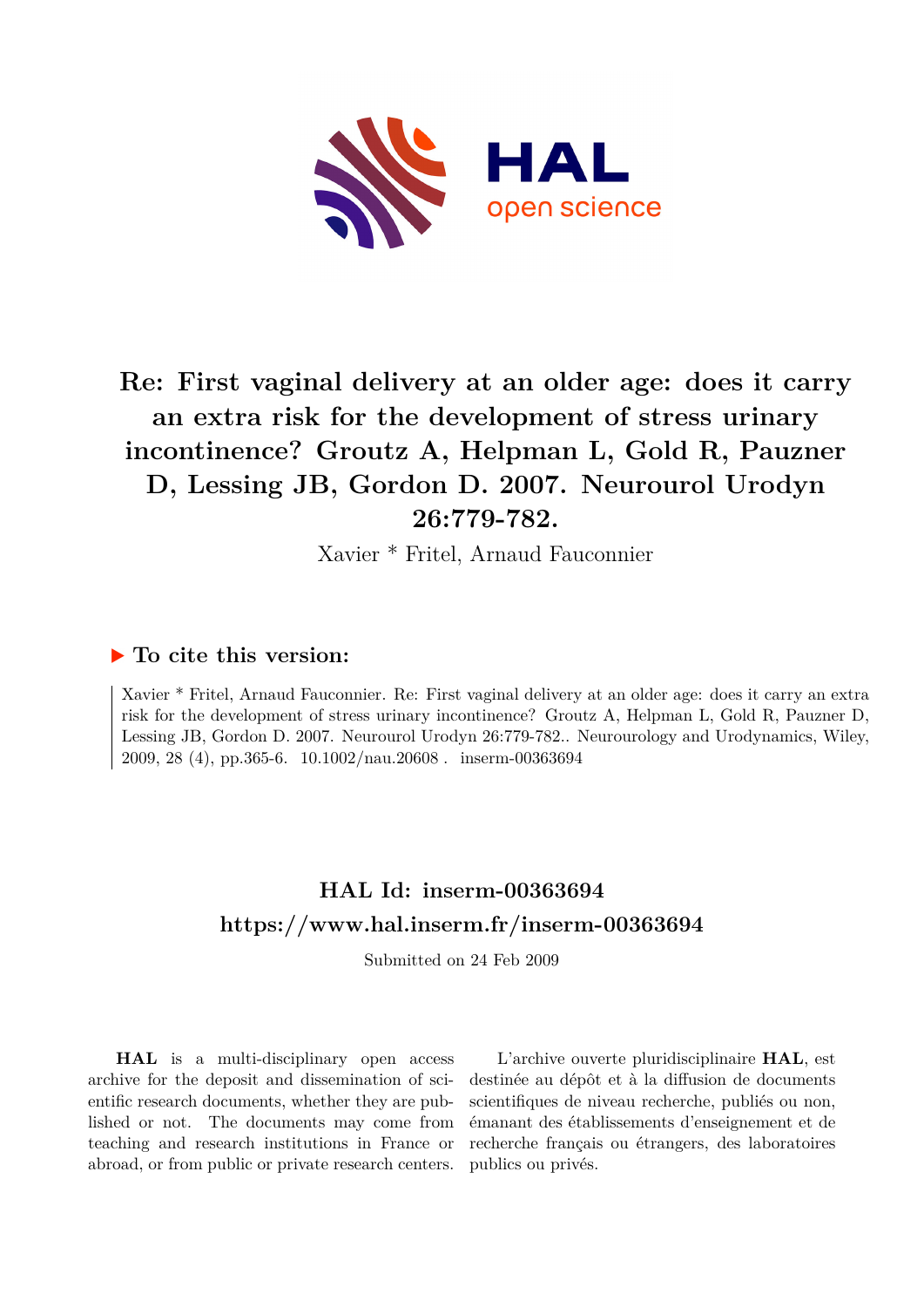## **Title**

RE: Groutz A, Helpman L, Gold R, Pauzner D, Lessing JB, Gordon D. 2007. First vaginal delivery at an older age: Does it carry an extra risk for the development of stress urinary incontinence? Neurourol Urodyn 26:779-82.

## **Authors**

• Xavier FRITEL, MD.

INSERM, UMR S149, Epidemiological Research on Perinatal Health and Women's Health, F-75014, Paris, France.

CHR Réunion, CHD Félix-Guyon, Gynécologie et Obstétrique, F-97405, Saint-Denis, France

• Arnaud FAUCONNIER, MD, PhD.

INSERM, UMR S149, Epidemiological Research on Perinatal Health and Women's Health, F-75014, Paris, France.

CHI Poissy-Saint-Germain, Gynécologie et Obstétrique, F-78303, Poissy, France.

#### Correspondence

Dr Xavier FRITEL Gynécologie & Obstétrique CHD Félix Guyon F-97405 Saint-Denis cedex, Réunion, France tel: +33,262,905,540 fax: +33,262,907,730 e-mail: fritel.xavier@orange.fr

Word count: 765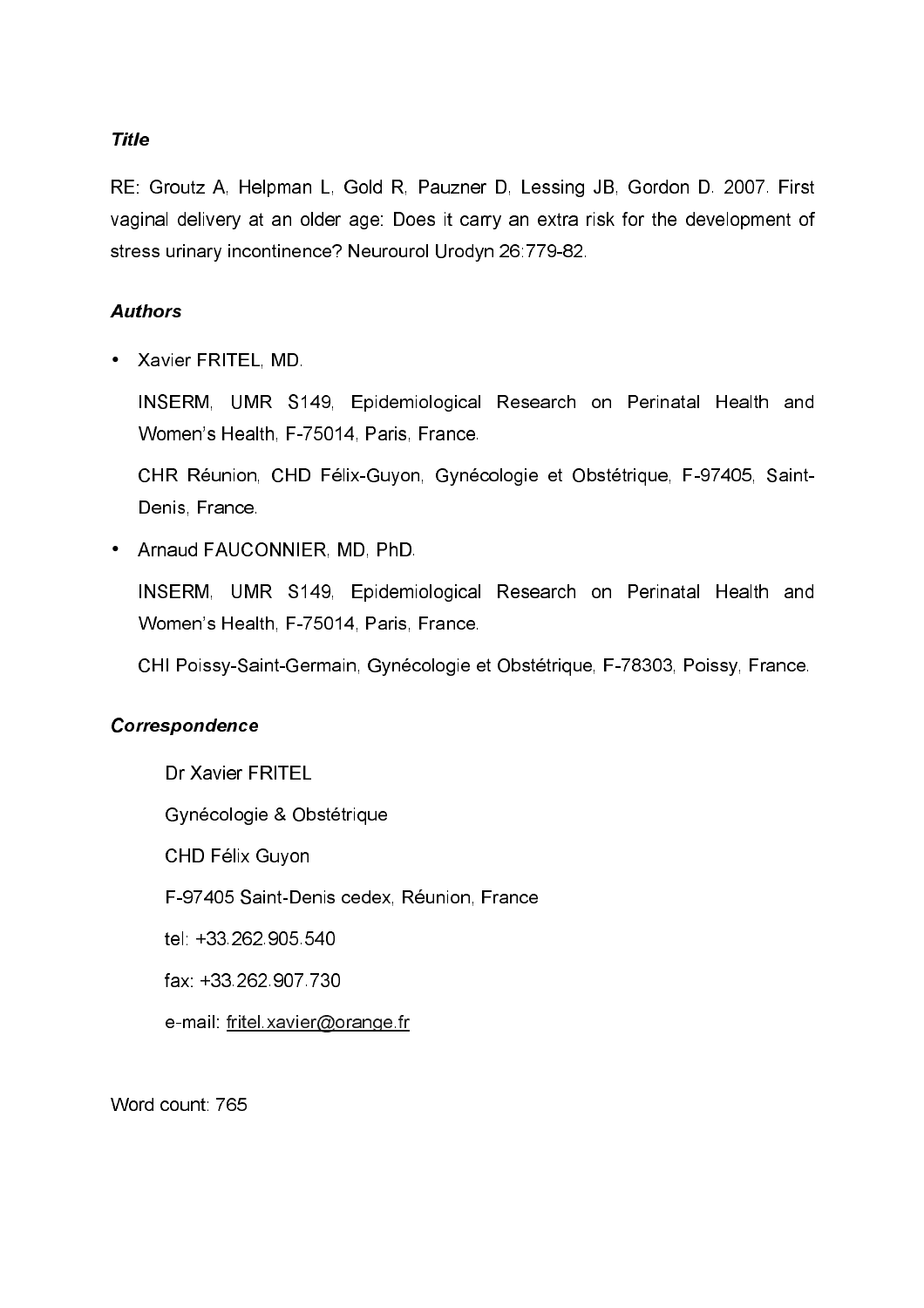#### **Abstract**

The conclusions of Groutz et al must be interpreted with extreme prudence. An accurate response to the two questions asked by the authors would require to compare, in a cohort of young women of the same age before their first pregnancy, the prevalence of SUI several years later (at the same age for all the women) as a function of parity, age at first delivery and mode of delivery and to analyse, in a randomised trial (elective cesarean versus vaginal delivery) the effect of cesarean according to the woman's age.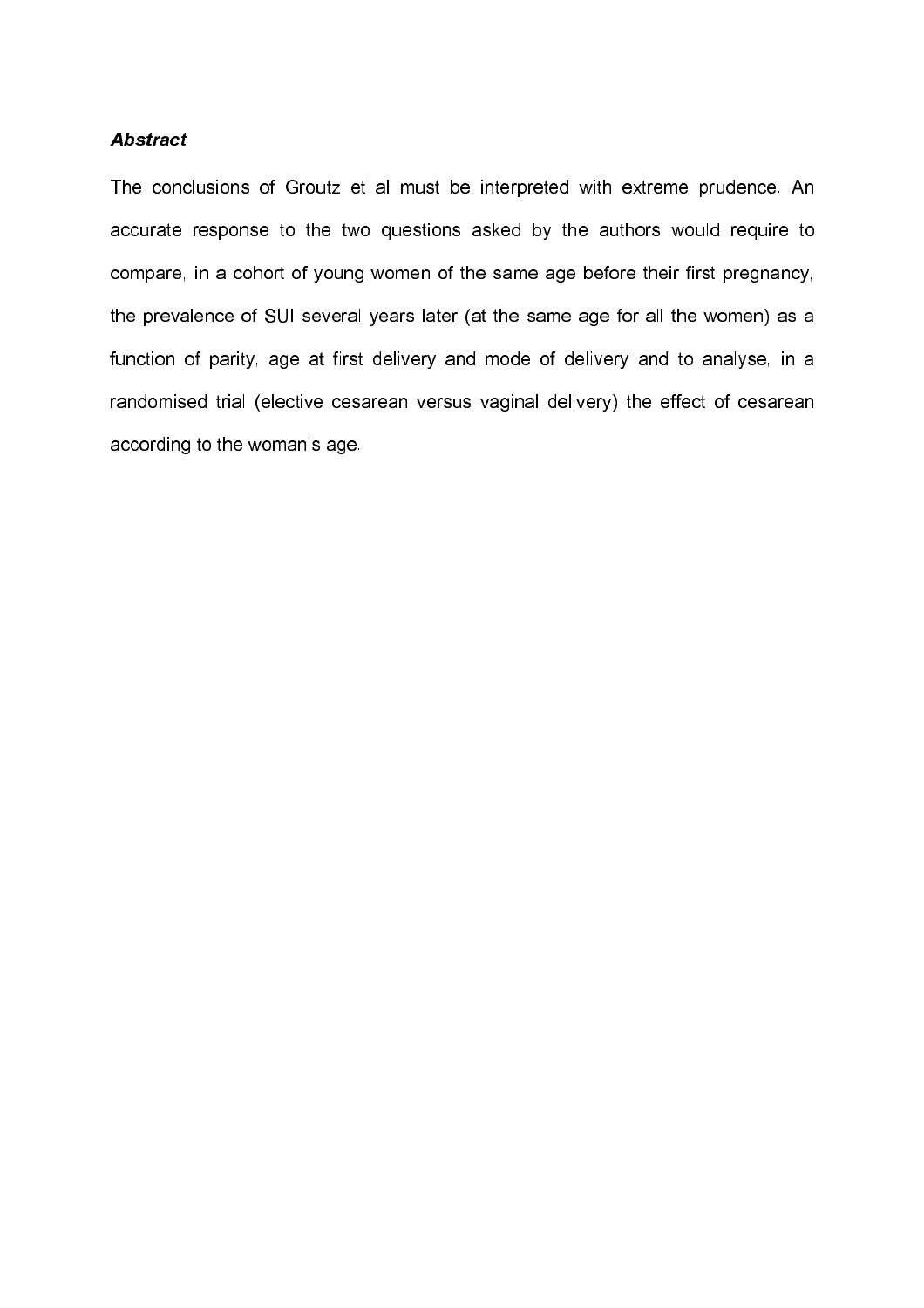#### **Text**

To the editor of Neurourology and Urodynamics

Sir, we read with interest the article by Groutz and colleagues, who state that a first vaginal delivery after the age of 37 years is associated with a higher risk of stress urinary incontinence (SUI) than a first delivery before the age of 30 (hypothesis A) and that cesarean delivery has a protective effect in elderly primiparae (hypothesis B).<sup>1</sup> We think, however, that their conclusions must be interpreted with extreme prudence.

Testing these two hypotheses requires taking four factors into account: parity, mode of delivery, age at delivery, and age at questionnaire. Their respective interactions must also be examined. The difference observed by Groutz between the group of elderly and young primiparae who delivered vaginally (38 vs 10% postpartum SUI) may be attributable simply to the age difference of the women at the moment of the questionnaire. Rortveit et al showed that SUI is 3 times (from 2.0 to 4.4 times) more frequent in nulliparae aged 40-49 years than in those aged 20-29.<sup>2</sup> Although the authors might argue that the exclusion of preexisting SUI is likely to correct for the effect of age at questionnaire, they do not demonstrate this point, and it leads to the selection bias discussed below. To determine the possibility of an effect of age at first delivery, it is essential to assess the interaction between parity (nulliparae versus primiparae) and age (young versus old) and therefore to include nulliparae and primiparae of different ages. The absence of nulliparae in Groutz's study prevents the testing of hypothesis A. Other studies do not support the existence of an interaction between age and delivery on SUI risk: Kuh et al questioned a sample of 1333 women aged 48 years and found no association between SUI and age at first delivery<sup>3</sup>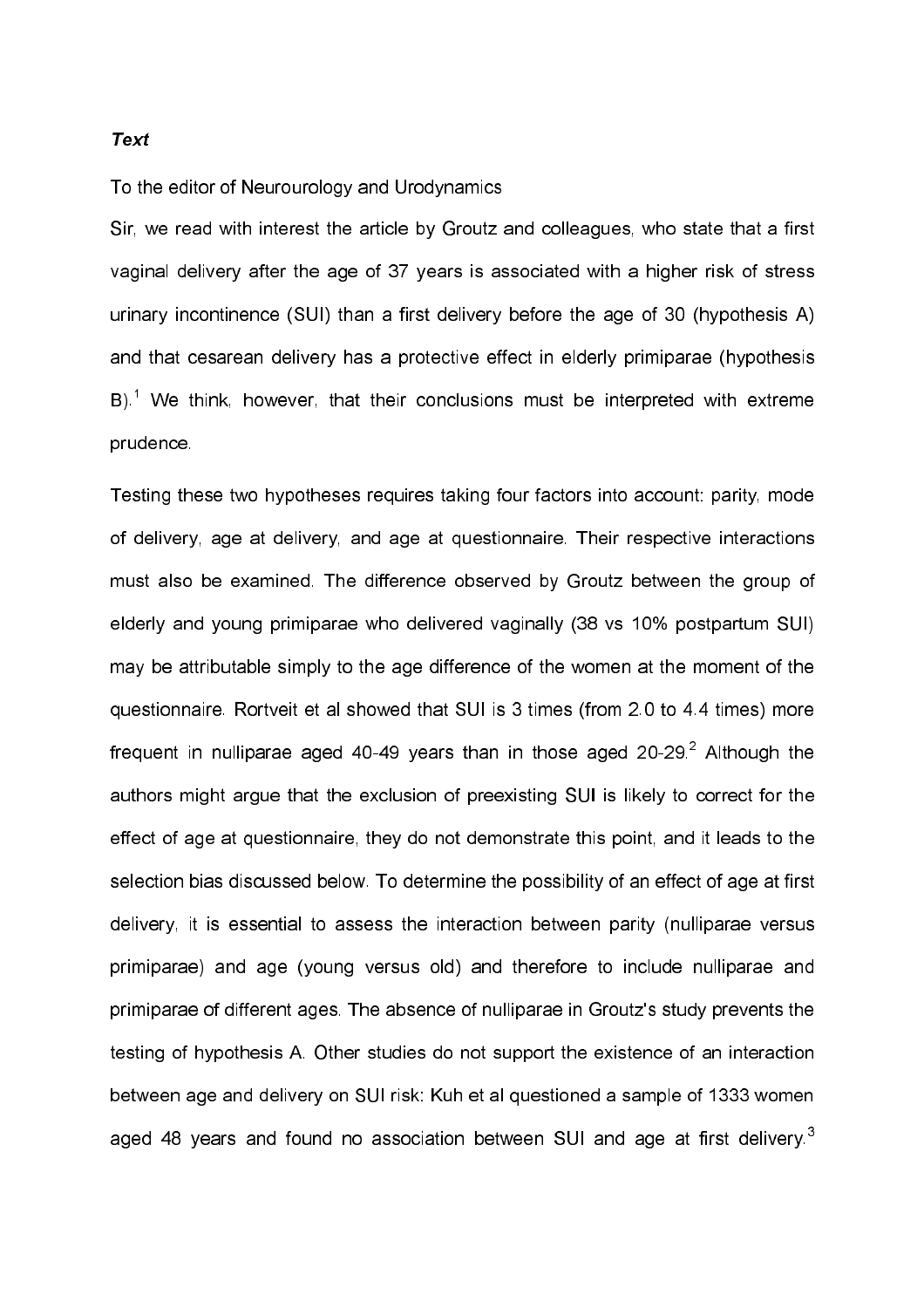Questioning 2625 women aged 49 to 61 years, we found no excess risk (OR=1.0; 95% CI 0.7-1.3) for women who gave birth for the first time after the age of 27.4

Confirmation of hypothesis (B) requires an assessment of the interaction between mode of delivery and age. It can only be studied with groups of women differing for age (young vs old) and mode of delivery (vaginal vs elective cesarean). This study does not have a group of young primiparae with cesarean deliveries.

We must also express doubts about the validity of the constitution of the three groups that are included. We regret that Groutz et al do not indicate how they avoided the the possible recall bias and partial response rate we encountered, although they seem to have used a method similar to ours.<sup>5</sup> It appears to us (but is not explicitly stated) that the authors constituted their groups of women retrospectively. We would like to know the response rate and the factors associated with it. If the women were questioned 1-2 years after delivery, how did the authors exclude women with SUI before pregnancy? There is a substantial risk of recall bias associated with retrospective collection of such data. Viktrup and Lose showed that only 26% of women recalled the onset of their SUI precisely 5 years after first delivery.<sup>6</sup> Moreover. the exclusion of women already incontinent before pregnancy is likely to select a very particular population of elderly primiparae. Some women who were not incontinent at the age of 20 years could have been included in the group of primiparae with vaginal delivery if they had been pregnant when they were young, but if SUI developed occurred around the age of 37 years and they subsequently became pregnant, they could not be included in the group of elderly primiparae. The prevalence of SUI in nulliparae triple between twenty and forty.<sup>2</sup> This high figure shows clearly that elderly primiparae who are continent before their first pregnancy are different from young primiparae to whom they are compared. Their apparent comparability is far from